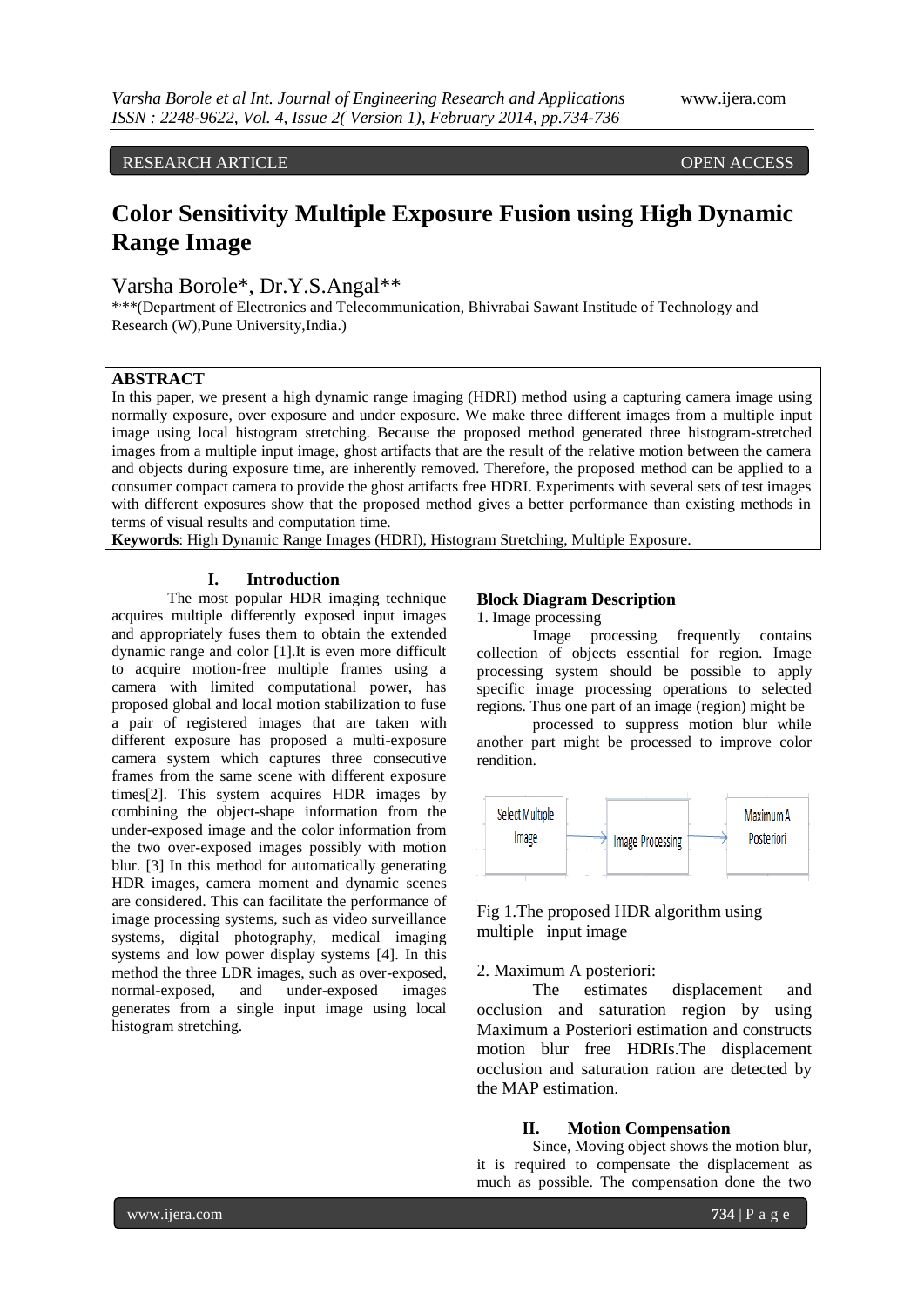steps, i.e., global motion and local displacement compensation steps [6]. In our method, assume that the global motion (e.g., motion caused by camera shake) Here, focus on the local displacement compensation*.*

1) Occlusion,2) Saturation, that is, underexposure and overexposure, and 3) differences in intensity caused by the failure of the camera response curve estimation.



Fig.2 example of Multiple Exposure Images: (a) High exposure, (b) Low exposure, (c) Occlusion (gray), and Saturation (white).

Fig. 2 shows an example of two exposures, where some regions of the high-expo-sure image are overexposed [white region in (a)] and underexposed [black region in (b)].

The three types of regions where correspondence between the images is hard to find:

1) Occlusion [shows for light gray in (c)];

2) Saturation (overexposure shows for white);

3) Both of the two (dark gray)[6].

Algorithm Implementation Strategy

1. The photometric camera calibration is performed for the input image.

2. The image is required with different exposure setting. Assume that the exposure set by changing shutter speed while the aperture is fixed.

3. Select the main image from the multiple exposure images. This is done by the MAP-based motion compensation method. This method acquires three images:

a) Medium Exposure

b) Over Exposure

c) Under Exposure

4. Scratches the histogram the entire spectrum of pixels (0-255) for Normal, under and over Exposure.

#### **III. Limitations for HDRI**

In image processing, computer graphics and photography high-dynamic-range imaging (HDRI or

www.ijera.com **735** | P a g e

just HDR) is a set of techniques that allow a greater dynamic range of luminance between the lightest and darkest areas of an image. This wide dynamic range allows HDR images to be more accurately represented and the range of intensity levels found in real scenes. For example it is able to more clearly capture ranges such as that between direct sunlight to faint starlight.

1. The advantage of HDR image is its higher dynamic range. Generally there are large contrasts between images and their physical counterpart.

2. General digital camera is unable to see these contrasts and hence unable to capture them. With HDR details which are missing in digital camera pictures are intact and the darkest and the brightest area are captured smoothly.

3. The disadvantage of HDRI is everything is good when it used correctly and with the photos limitation in mind, when it is over used it damages the originality of that image and may distort the image.

## **IV. Experimental Result**

In this experiment, we used three set of images called normal exposure, under exposure, over exposure of size 640×480. Image sequence consists of different exposures in the presence of camera motion.

Current high dynamic range technique uses multiple Exposure images that are acquired using different exposure times. The histogram three images are shown in fig3



Fig.3 Multiple Exposure Images Input Images (a) Normal Exposure, (b) Under Exposure, (c) Over Exposure and the corresponding Histogram.